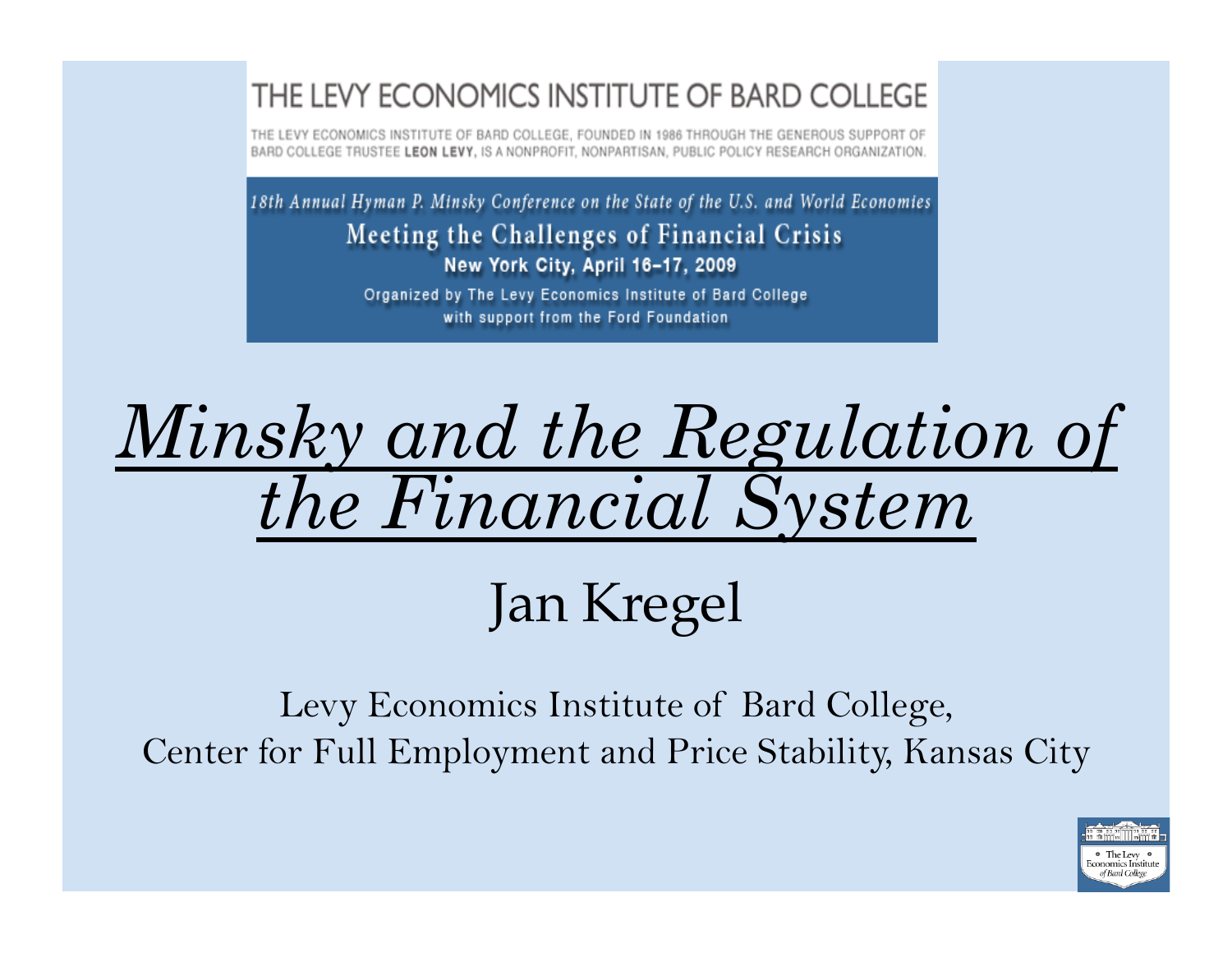## OUTLINE

- 1) The "Minsky Moment" has become Folk History
- 2) But Minsky is not only Diagnosis of the Crisis
- 3) Minsky Also Provides Guide to Regulation
- 4) Based on Alternative Diagnosis: What Went Wrong?
	- 1) Market as Provider of Bank Liquidity
	- 2) But there is no "liquidity" for the market as a whole
- 5) Based on Alternative of How the System Works
	- 1) Minsky Fragility of Balance Sheet Approach
- 6) What Can We Do To Regulate Inherent Instability
	- 1) Macro Provision of Liquidity
	- 2) Macro Provision of Incomes
	- 3) Central Bank Provision of Liquidity
	- 4) Balance Sheet Intervention

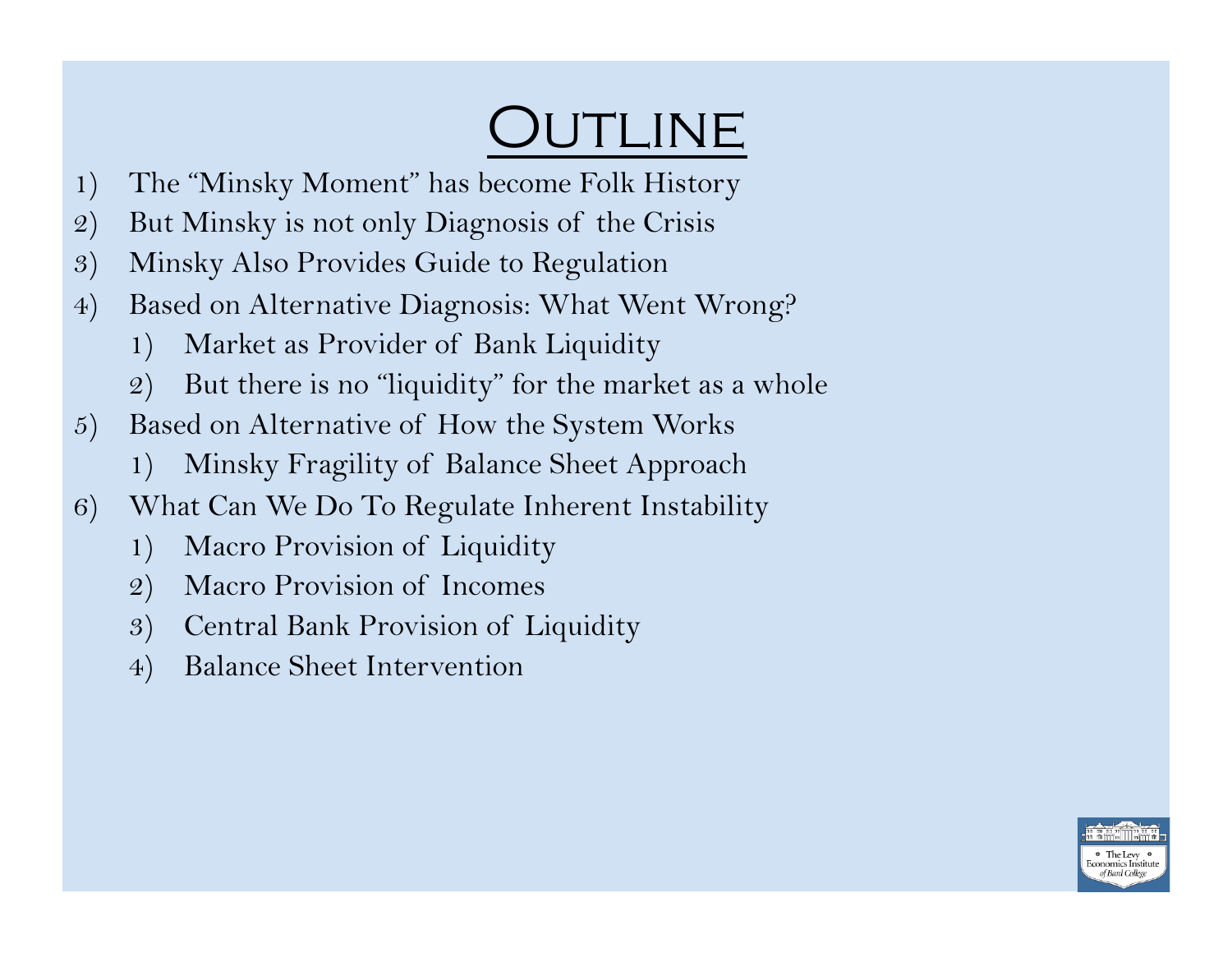### Minsky: Basic Characteristic of Capitalism

- Financial instability: Ownership of capital assets acquired through the issue of debt
- The financial system in a capitalist economy
- represented by a series of **balance sheets** in which the assets reported on the credit side are supported by the financial liabilities issued to acquire them that are represented on the debit side.
- These assets and liabilities will generate a complex maze of "money in/money out" transactions representing cash receipts from the assets and the cash commitments on the liabilities.
- Since the household sector must own the liabilities the Financial system provides an
interface
between
HOUSEHOLDS
who
acquire
- liabilities of financial institutions in order to make payments
- liabilities of corporations and financial institutions as a method of holding their wealth,
- ... and BUSINESS FIRMS
- who issue liabilities to acquire productive capital assets and to provide income and employment to households.
- A well-functioning capitalist economy requires a financial system that provides
- a safe and secure means of payment
- and a reliable store of value
- that insures the finance of a level of investment in capital assets sufficient to provide near full employment.
- **Financial Stability Requires Guarantee that Cash Commitments can always be met**

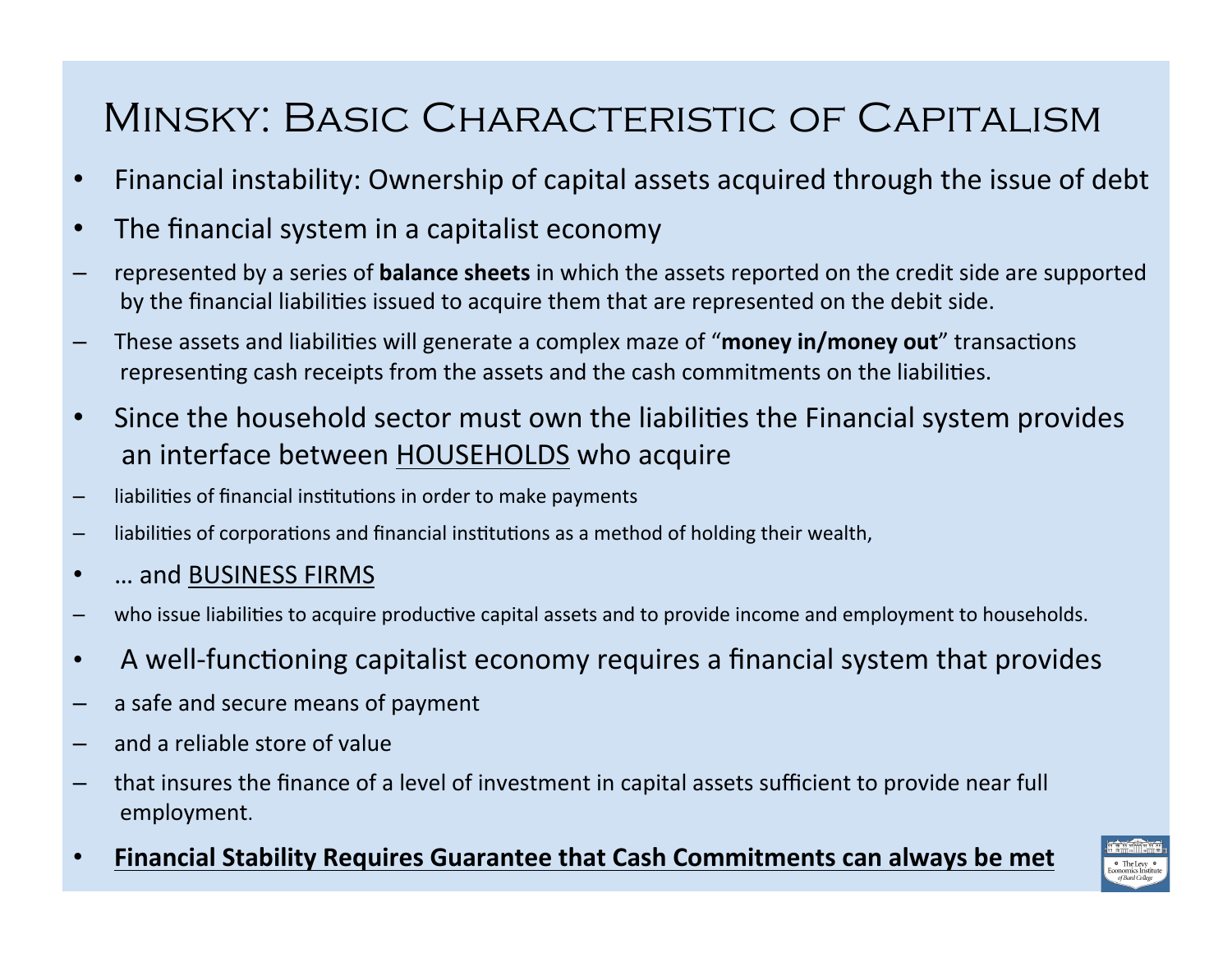## Minsky: Alternative View of Finance

- "Banking is not money lending; to lend, a money lender must have money.....
- A bank loan is equivalent to a bank's buying a note that it has accepted....
- When a banker vouches for creditworthiness or authorizes the drawing of checks, he need not have uncommitted funds on hand.
- He would be a poor banker if he had idle funds on hand for any substantial time....
- Banks make financing commitments because they can operate in financial markets to acquire funds as needed; to so operate they hold assets that are negotiable in **markets
and
hold
credit
lines
at
other
banks.**
- The normal functioning of our enterprise system depends upon a large array of commitments
to
finance,
which
do
not
show
up
as
actual
funds
lent
or
borrowed, and money markets that provide connections among financial institutions that allow these commitments to be undertaken in good faith and to be honored whenever the need arises."
- Banks are: "Short" Cash to fund lending to Firms and Housholds
- Business Firms are "Short" Cash to pay Banks and Households
- Who Can Cover "Short" Position since Neither can Create Cash?

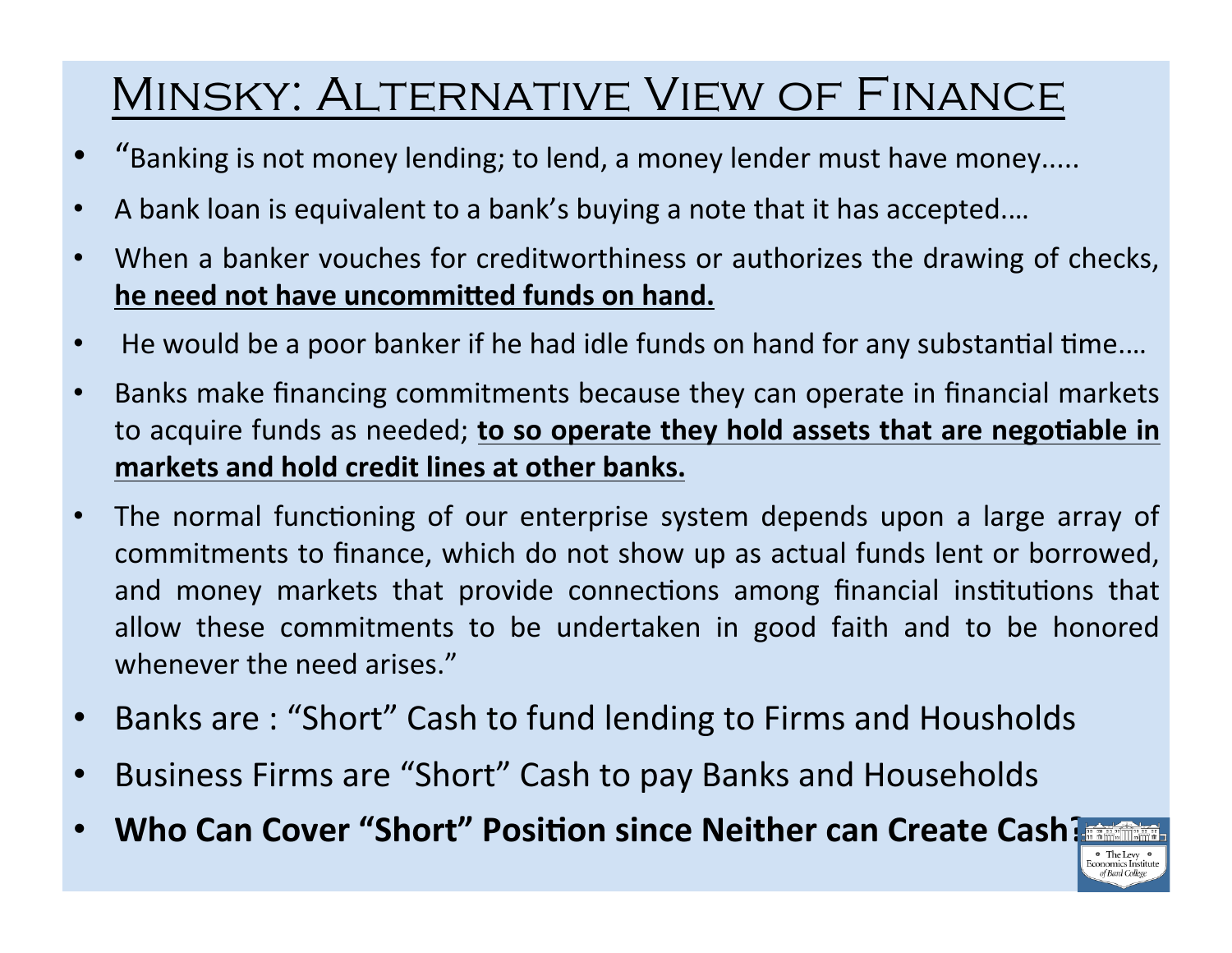## How Minsky's System Works?

- Banks Do Not Have to Fund/Reserve to Lend
- Reserves Are Endogenous
- Only Central Bank can Create Cash
	- Bernanke's Computer Key Strokes
- HOW IS CASH CREATED? GOVT NET DEFICIT
- But This Also Means that Government Does Not Have to Borrow To Deficit Spend
	- Only Borrow to Set Interest Rate
- "Cash" to Cover Short Position:
	- Macro Condition: Government Deficit
	- MICRO CONDITION: DISCOUNT WINDOW OPEN TO ALL Financial Institutions that are "short" Cash
	- Minsky proposed this in 1960!!

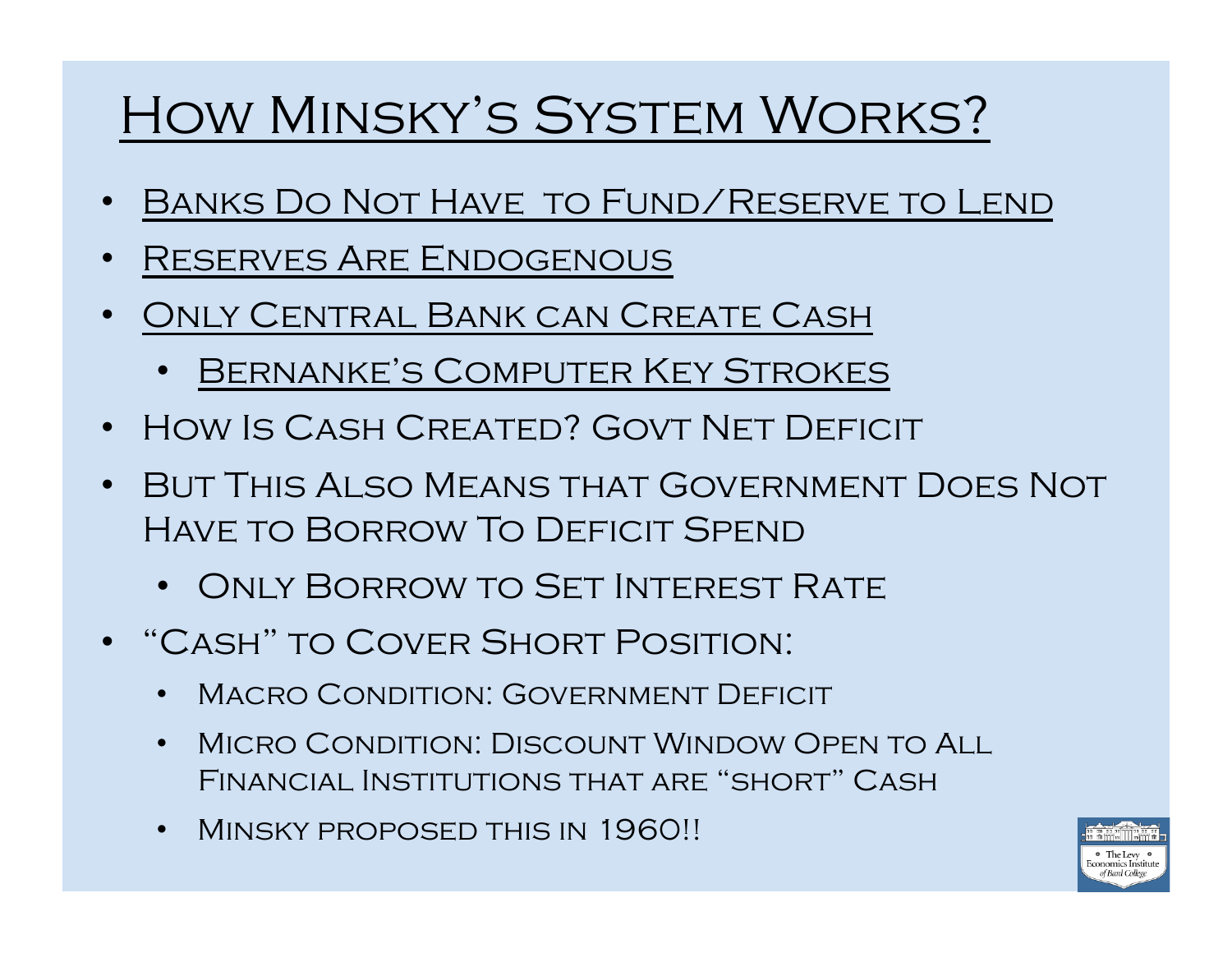### Is there a Simple Government Solution?

- SINCE GOVERNMENT CREATES CASH WHY LET PRIVATE, Unstable Financial Institutions do it?
- Extend Government right to Coin Money, to Electronic Means of Payment
	- A Government Giro– Perfectly Safe and Secure
	- BETTER THAN NATIONALISING OR 100% BANKING) OLD POSTAL BANKING SYSTEM
- Net Giro Balances Could be Held in Treasuries
	- A Perfectly Safe and Secure Store of Value
- HOW TO FINANCE PRODUCTIVE SECTOR?
- Finance System: Interface Between Households and Firms
- IN A CAPITALIST SYSTEM THE INSTABILITY WILL ALWAYS EXIST
- Only Eliminated by Nationally-Owned Banks National DEVELOPMENT BANKS
- BUT: How to Control Private Settlement/Finance SYSTEMS?

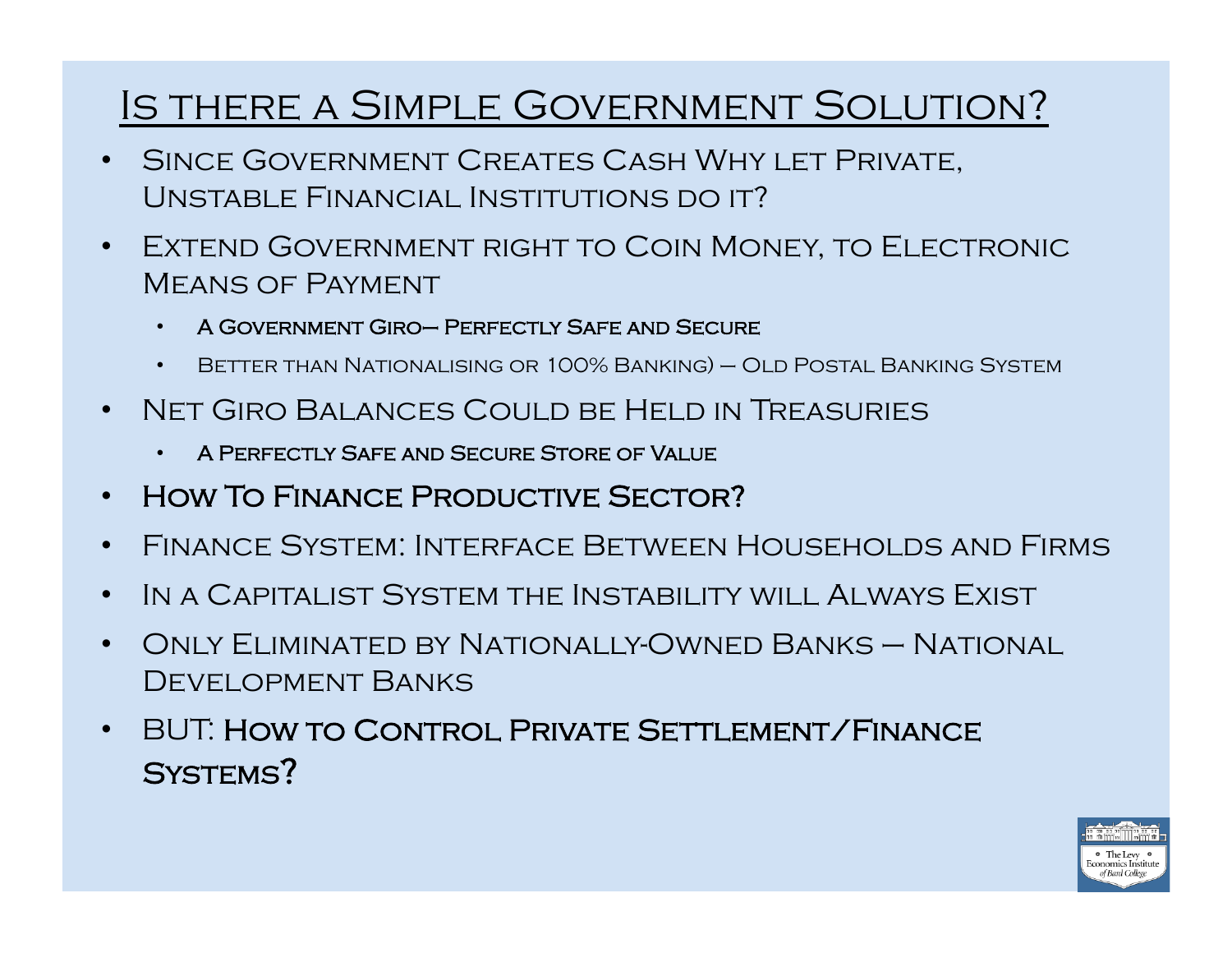## All Business Models Are Speculative

- ALL SELL ASSETS TO FINANCE ACTIVITY
- REAL SECTOR PRODUCTION -
	- Buy before you sell
	- Issue Liabilities to Finance Production
	- Crisis: Excess production and inventory
	- Unsold Inventory leads to Forced Sales and Decline in product prices relative to costs
- Financial Sector
	- Sell Loans before you fund
	- Purchase of Liabilities Accepted
	- Liquidity Crisis: Excess sales that can't be financed
	- Decline in value of assets relative to Liabilities

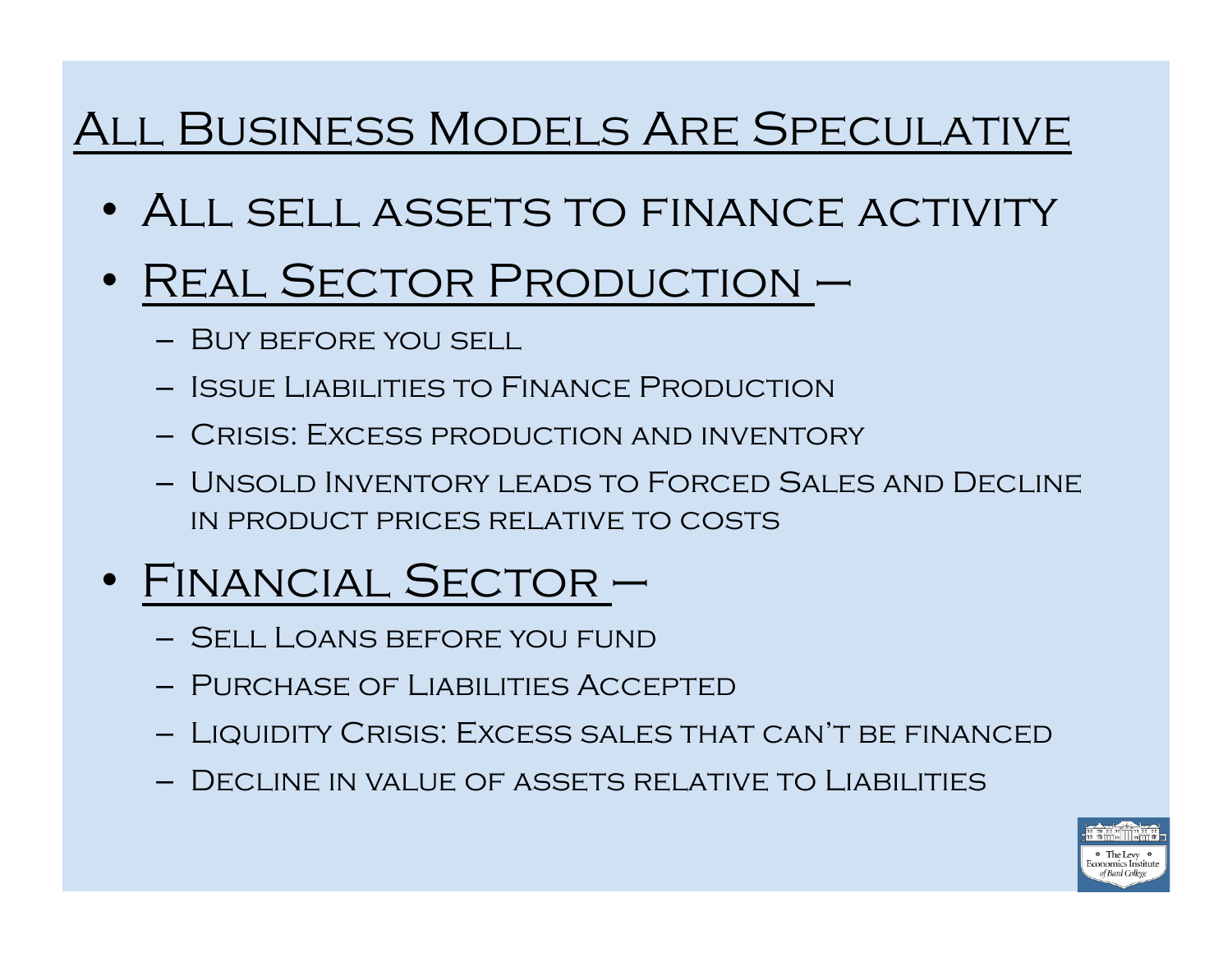## How Can We Regulate Instability?

- CANNOT BE DONE!!
- PROVISION OF "CASH" LIQUIDITY -- LLR
	- Fed to Support Financial Asset Prices BEFORE Crisis
	- Lending to ALL Financial Institutions (Minsky 1960)
		- 2007/8:FED did it too late, and too Aleatory
	- Fed Cannot Be Lender of Last Resort & Control ECONOMIC ACTIVITY (MINSKY 1960)
		- 2007: Slow introduction of QE to Calm Inflation Hawks
	- Fed Cannot Be Lender of Last resort and Instability Regulator and Control Economic Activity
		- Paulson Blueprint Gives Fed Contradictory Role

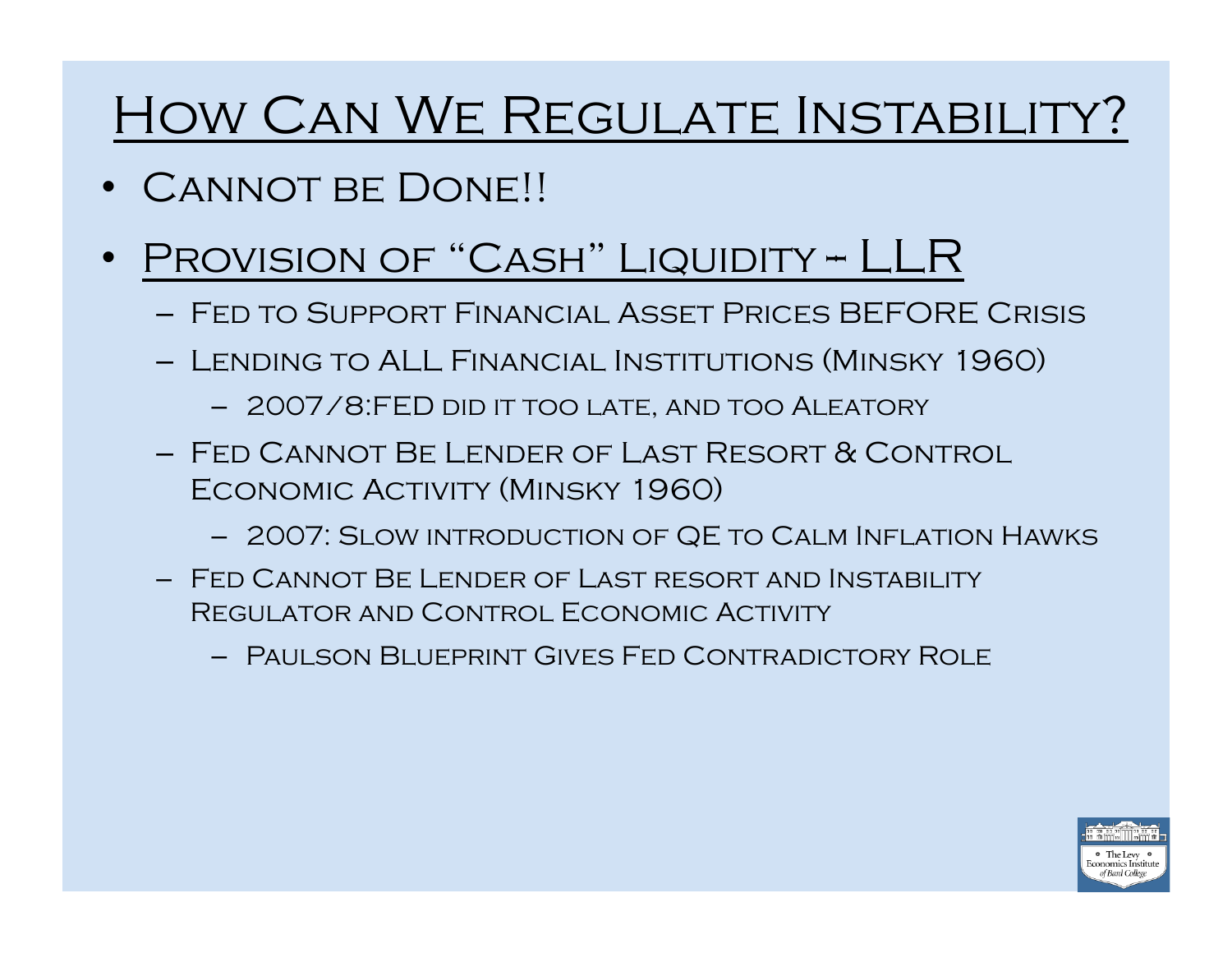### A View on New Financial Structure

- Glass Banking Act: Determined Structure
- G-B-L Financial Modernisation Act: Determined **STRUCTURE**
- SO FAR NO DISCUSSION OF NEW STRUCTURE
	- "Temporary" Lending Facilities
	- Return to Normalcy, Save the Banks,
	- Increased Concentration:
		- Too Big To Fail/To Big to Regulate?
- REGULATION BY FUNCTION OR BY INSTITUTION?
	- Bank Holding Co. or Universal Bank
		- Different Regulatory Model for Each
		- US Never Introduced Special Regulation for FMA Holding Company Model conomics Institute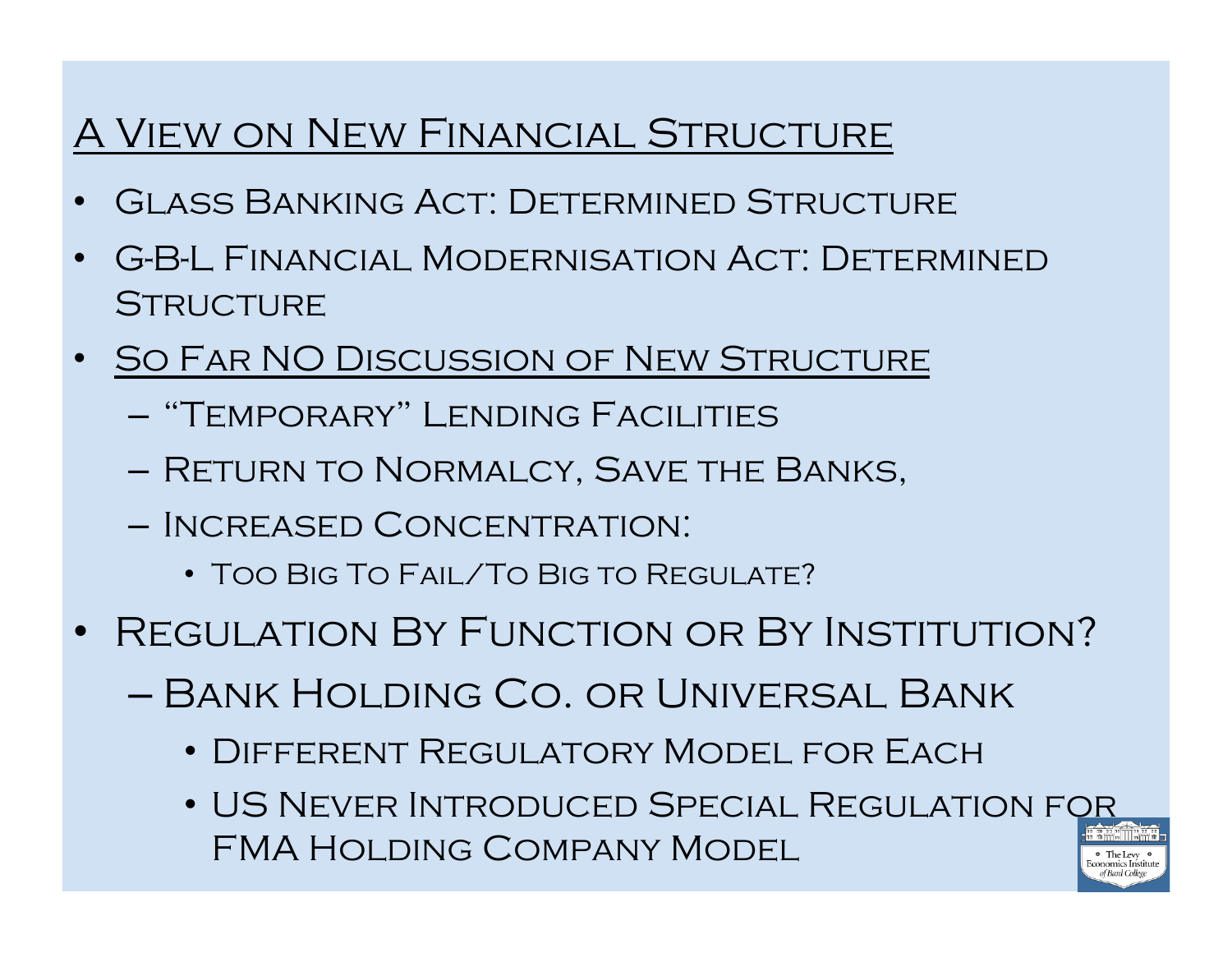#### Minsky on New Financial Structure

- Minsky Favoured Unit Banking Model
- But in 1990s Favoured Bank Holding Co.
- Believed that Banking Unit could be Independently Capitalised and Isolated by Chinese Walls
- "A Bank holding company will allow banks and other businesses to be joined in an enterprise which has a wide range of subsidiaries, each subsidiary having its own assigned capital. A failure of a particular subsidiary would not impair the capital and ability of other subsidiaries to operate."
- The support for this was the Barings Bankruptcy.
- But also argued"Financial institutions with wider scopes than the Glass Steagall act allows are likely to emerge in the aftermath of the repeal of Glass Steagall. The evidence from history indicates that such wider scope for institutions are not necessary for the United States' economy to do well"  $\circ$  The Levy Economics Institute

of Bard College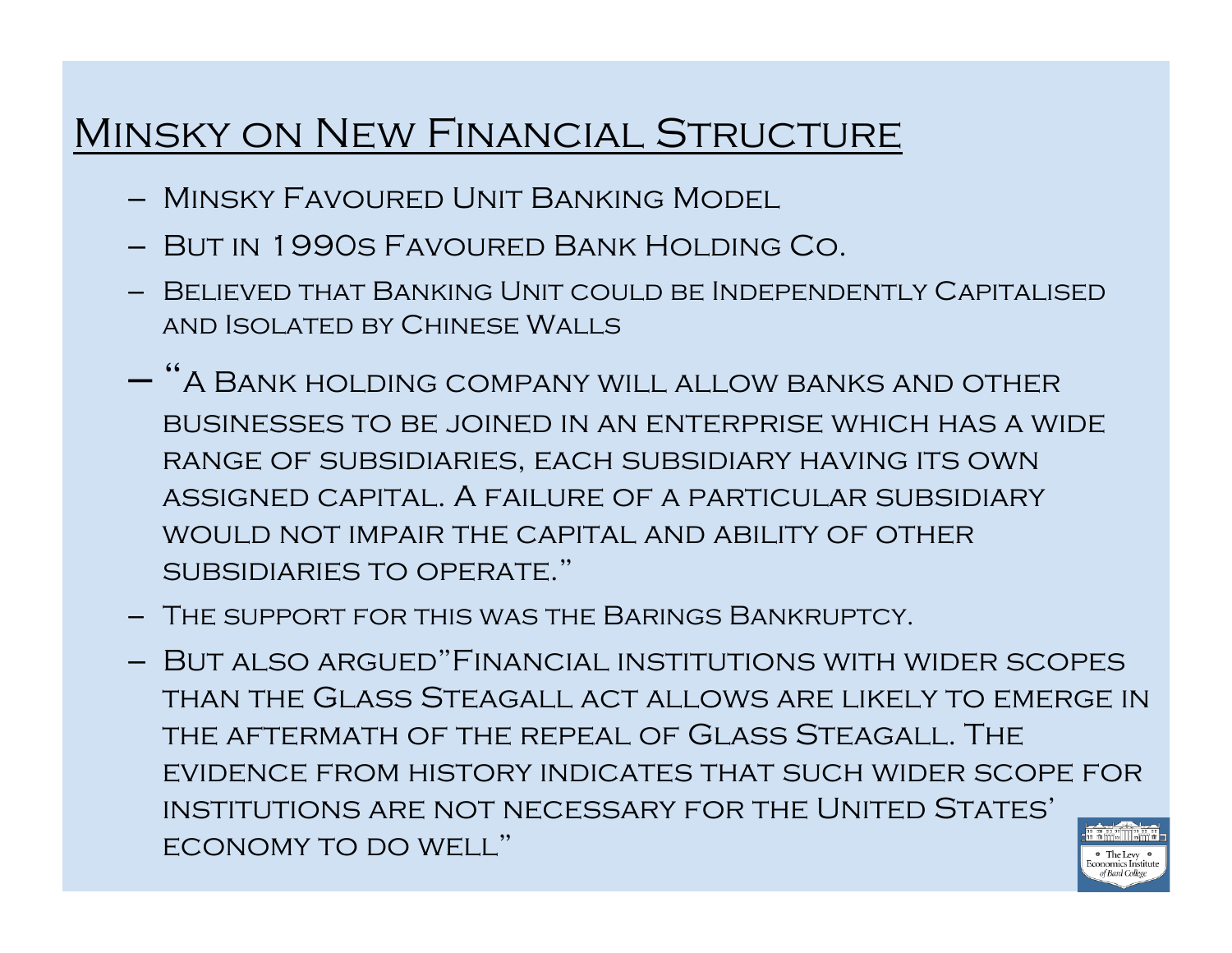#### New Financial Structure

- Today the separation Between Commercial banks is Gone
	- Bank Holding and Financial Holding Companies and Investment bank Broker dealers
	- But there are no Longer and Investment banks only Bank Holding Companies
- Can we Restore Glass Functional separation in a Holding Company STRUCTURE?
- To Separate the basic functions of the financial system:
	- Provision of a safe, secure transaction system, and store of value,
	- Provision of sufficient financing at a reasonable cost for productive investment.
- Bank Holding companies providing transaction services, a store of value, or financing (for housing, consumers, or related activities) would then be limited to closely related activities only.
- A separate group of Financial holding companies, with the appropriate related sets of activities (No Means of Payment or store of value), would provide
	- underwriting and capital market services for the financing of productive investment.
- The aim would be to limit each type of holding company to a range of activities that were sufficiently linked to their core function and to ensure that each company was small enough to be effectively managed and supervised.